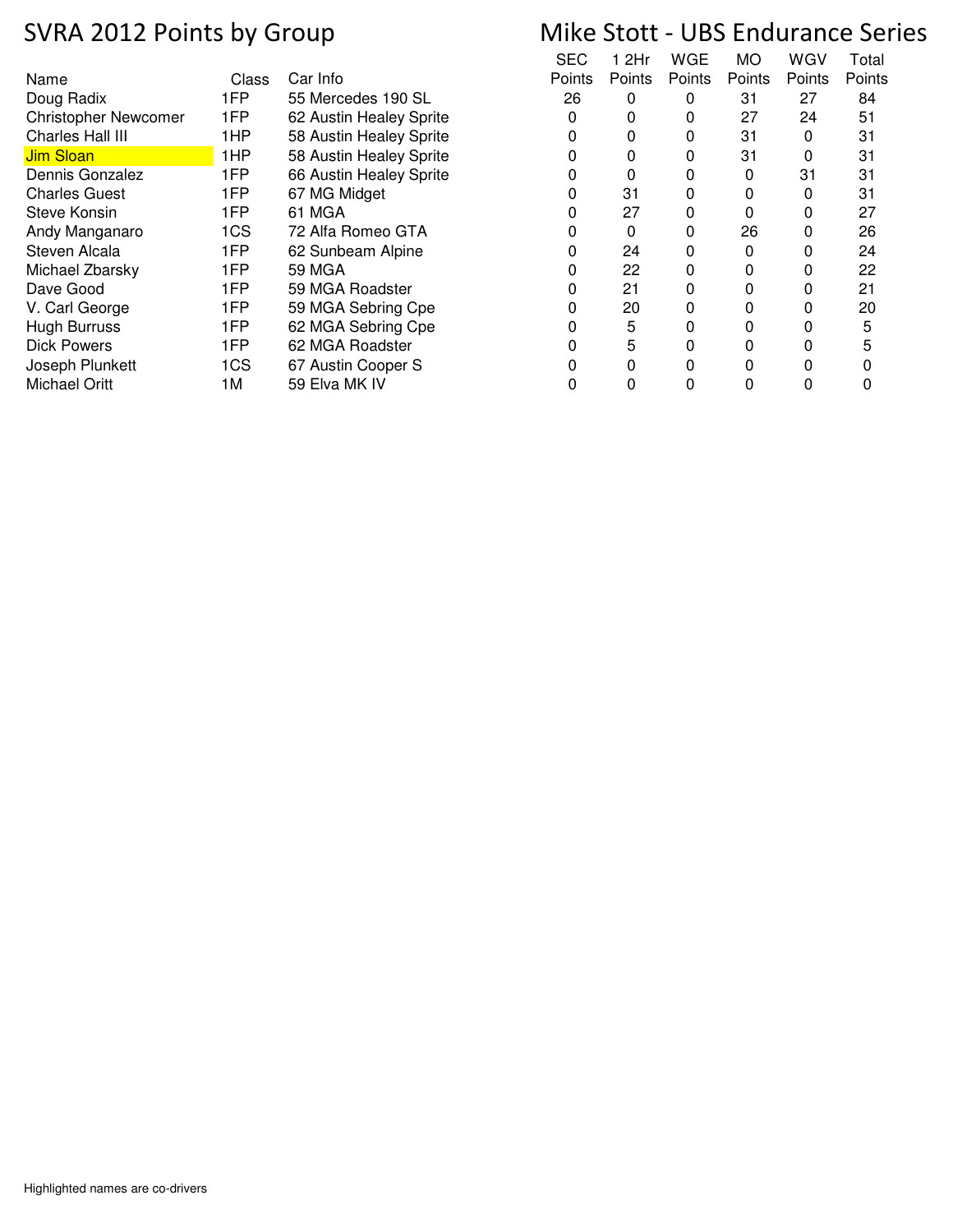|                        |       |                             | <b>SEC</b> | 1 2Hr       | WGE    | МO          | WGV    | Total  |
|------------------------|-------|-----------------------------|------------|-------------|--------|-------------|--------|--------|
| Name                   | Class | Car Info                    | Points     | Points      | Points | Points      | Points | Points |
| <b>Vic Skirmants</b>   | 3CP   | 61 Porsche 356B Roadster    | 27         | 0           | 0      | 27          | 27     | 81     |
| George Balbach         | 3CP   | 61 Porsche 356              | 31         | 0           | 0      | 31          | 0      | 62     |
| <b>Mark Eskuche</b>    | 3CP   | 61 Porsche 356              | 31         | 0           | 0      | 31          | 0      | 62     |
| Tom Tate               | 3CP   | 60 Porsche 356B Coupe       | 22         | 0           | 0      | 0           | 20     | 42     |
| <b>Robert Tate</b>     | 3CP   | 60 Porsche 356B Coupe       | 22         | 0           | 0      | 0           | 20     | 42     |
| Allan Ziegelman        | 3DP   | 70 Porsche 914              | 0          | 31          | 0      | 0           | 0      | 31     |
| Jonathan Ziegelman     | 3DP   | 70 Porsche 914              | 0          | 31          | 0      | 0           | 0      | 31     |
| Don Heth               | 3BS   | 66 Ford Cortina (Lotus)     | 0          | 0           | 0      | 31          | 0      | 31     |
| <b>Pete Halsmer</b>    | 3BS   | 66 Ford Cortina (Lotus)     | 0          | 0           | 0      | 31          | 0      | 31     |
| Tom Trabue             | 3EP   | 56 Denzel Roadster          | 0          | 31          | 0      | 0           | 0      | 31     |
| John Schrecker         | 3CP   | 64 Porsche 356              | 0          | $\mathbf 0$ | 0      | 0           | 31     | 31     |
| David Huber            | 3BS   | 69 Datsun 510               | 0          | 0           | 0      | 27          | 0      | 27     |
| Ron Goodman            | 3CP   | 61 Porsche B Rdstr          | 0          | 0           | 0      | 0           | 27     | 27     |
| Larry Ligas            | 3DP   | 61 Daimler SP250            | 0          | 27          | 0      | 0           | 0      | 27     |
| Steve Piantieri        | 3EP   | 60 Alfa Romeo Giulia Spyder | 0          | 27          | 0      | 0           | 0      | 27     |
| Mark Heinzelman        | 3DP   | 73 Porsche 914              | 0          | $\pmb{0}$   | 26     | 0           | 0      | 26     |
| <b>Gene Giorgini</b>   | 3DP   | 73 Porsche 914              | 0          | 0           | 26     | 0           | 0      | 26     |
| David Anderson         | 3BS   | 67 Alfa Romeo GTV           | 0          | 26          | 0      | 0           | 0      | 26     |
| Jeff Devine            | 3DP   | 67 MGB Rdstr                | 0          | 0           | 0      | 0           | 26     | 26     |
| <b>Peter Pentz</b>     | 3BS   | 68 Ford Escort TC           | 0          | 0           | 0      | 24          | 0      | 24     |
| <b>Mark Pentz</b>      | 3BS   | 68 Ford Escort TC           | 0          | 0           | 0      | 24          | 0      | 24     |
| <b>Richard Jemison</b> | 3EP   | 67 Alfa Romeo Duetto        | 0          | 24          | 0      | $\mathbf 0$ | 0      | 24     |
| Roy Crowninshield      | 3CP   | 68 Alfa Romeo Duetto        | 0          | $\pmb{0}$   | 0      | 24          | 0      | 24     |
| Mike Fisher            | 3DP   | 60 Austin Healey 3000       | 0          | 24          | 0      | 0           | 0      | 24     |
| David Withers          | 3CP   | 58 Porsche A Cpe            | 0          | 0           | 0      | 0           | 24     | 24     |
| <b>Robert Hieb</b>     | 3CP   | 64 Porsche 356C Coupe       | 24         | 0           | 0      | 0           | 0      | 24     |
| <b>Tom Downey</b>      | 3CP   | 60 Porsche B Cpe            | 0          | 0           | 0      | 22          | 0      | 22     |
| <b>William Power</b>   | 3CP   | 68 Datsun SRL311            | 0          | 0           | 0      | $\pmb{0}$   | 22     | 22     |
| Jay Iliohan            | 3CP   | 64 Alfa Romeo TZ1           | 0          | 0           | 0      | 0           | 21     | 21     |
| Dale Erwin             | 3CP   | 58 Porsche 356              | 5          | 0           | 0      | 0           | 0      | 5      |
| Dave Burton            | 3CP   | 64 Porsche 356C             | $\Omega$   | 0           | 0      | 0           | 5      | 5      |
| Ralph Zbarsky          | 3EP   | 67 MGB GT                   | 0          | 5           | 0      | 0           | 0      | 5      |
| <b>Vic Skirmants</b>   | 3CP   | 64 Porsche 356C             | 0          | 0           | 0      | 0           | 0      | 0      |
| <b>Melvin Andrews</b>  | 3X    | 70 Porsche 914/4            | 0          | 0           | 0      | 0           | 0      | 0      |
| <b>Wayne Baker</b>     | 3X    | 70 Porsche 914/4            | 0          | 0           | 0      | 0           | 0      | 0      |
| <b>Frank Farrell</b>   | 3BS   | 72 Alfa Romeo Berlina       | 0          | 0           | 0      | 0           | 0      | 0      |
| <b>Peter Harrison</b>  | 3BS   | 72 Alfa Romeo Berlina       | 0          | 0           | 0      | 0           | 0      | 0      |
| <b>Greg Seferian</b>   | 3BS   | 72 Alfa Romeo Berlina       | 0          | 0           | 0      | 0           | 0      | 0      |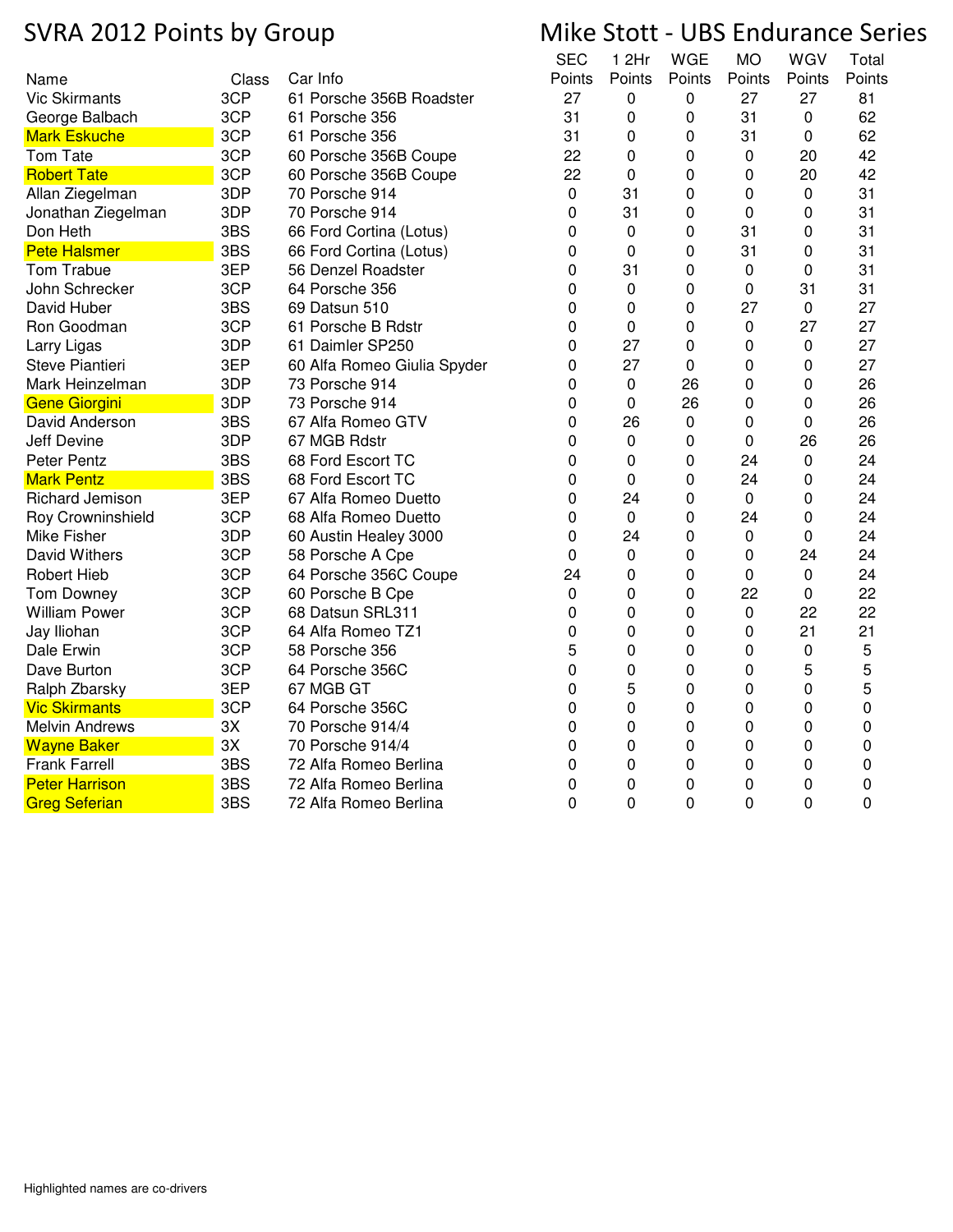|       |                             |        |        |               |               |               | .    |
|-------|-----------------------------|--------|--------|---------------|---------------|---------------|------|
| Class | Car Info                    | Points | Points | <b>Points</b> | <b>Points</b> | <b>Points</b> | Poin |
| 4BP   | 55 Chevrolet Corvette       |        |        |               |               | 26            | 26   |
| 4BP   | 55 Chevrolet Corvette       |        |        |               |               | 26            | 26   |
| 4AP   | 59 Chevrolet Corvette Rdsr. |        |        |               |               |               |      |
| 4AP   | 57 Chevrolet Corvette       |        |        |               |               |               |      |
|       |                             |        |        |               |               |               |      |

|   |   | SEC 12Hr WGE MO                           |   | WGV | Total |  |
|---|---|-------------------------------------------|---|-----|-------|--|
|   |   | Points Points Points Points Points Points |   |     |       |  |
| O |   |                                           |   | 26. | 26    |  |
| 0 | U | O                                         | O | 26  | 26    |  |
| 0 | U |                                           |   | n   |       |  |
|   |   |                                           |   |     |       |  |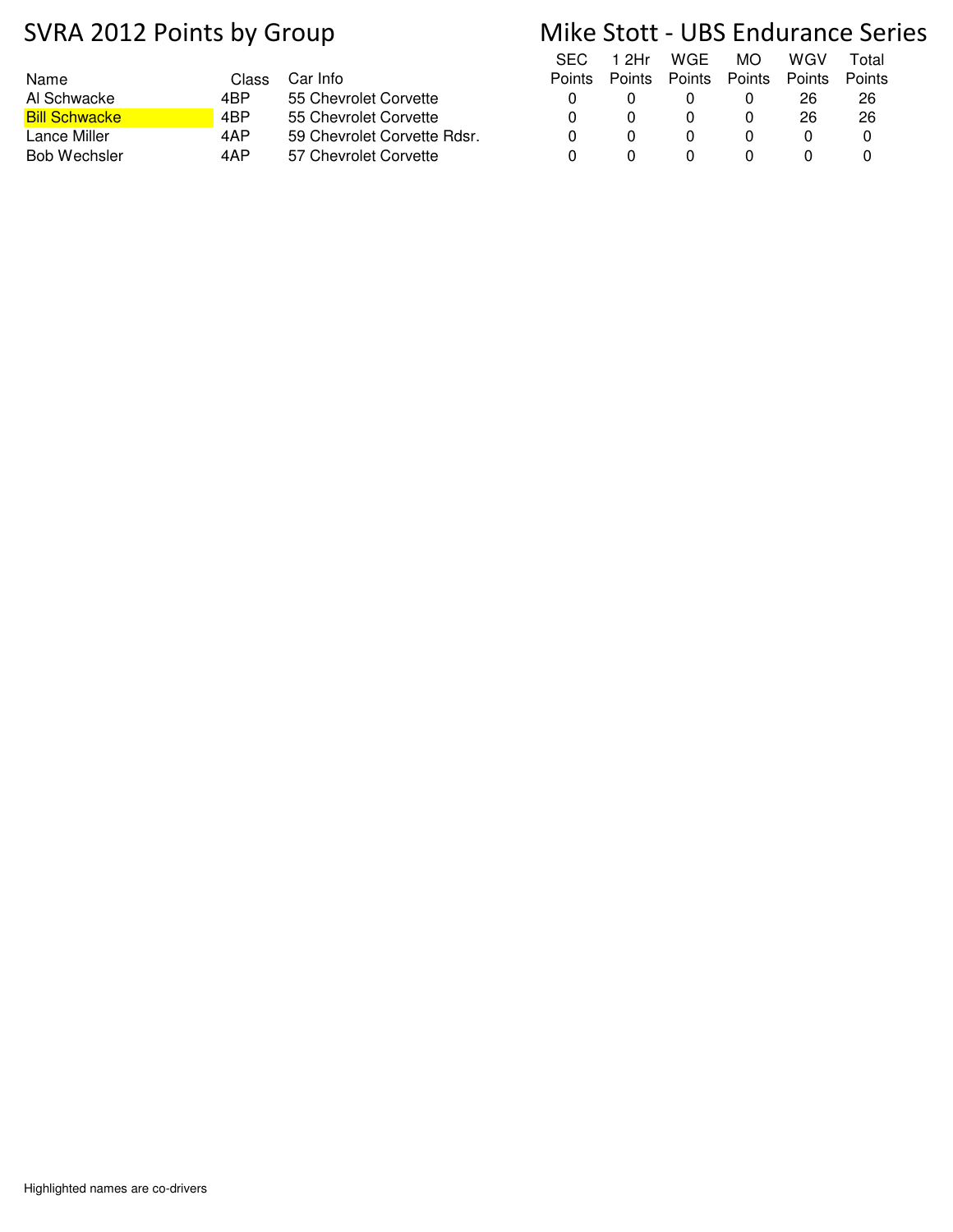|                        |       |                             | SEC    | ∣2Hr   | WGE    | МO     | WGV    | Total  |
|------------------------|-------|-----------------------------|--------|--------|--------|--------|--------|--------|
| Name                   | Class | Car Info                    | Points | Points | Points | Points | Points | Points |
| Ken Mennella           | 5GTR  | 63 Chevrolet Corvette GSRep | 26     | 26     | 26     | 26     | 26     | 130    |
| <b>Travis Engen</b>    | 5FM   | 62 Lotus 23B                | 31     | 0      | 27     | 31     | 31     | 120    |
| Doc Bundy              | 5FM   | 64 Lotus 23B                | 27     | 0      | 31     | 27     | 5      | 90     |
| <b>Nathan Thompson</b> | 5FM   | 64 Lotus 23B                | 27     | 0      | 31     | 27     | 5      | 90     |
| Michael Kaleel         | 5FM   | 64 Lotus 23B                | 0      | 0      | 24     | 24     | 5      | 53     |
| Larry Neviaser         | 5BSR  | 68 Ginetta G16              | 0      | 0      | 26     | 0      | 0      | 26     |
| Henry Payne IV         | 5ASR  | 66 Porsche 906              | 0      | 0      | 0      | 26     | 0      | 26     |
| <b>Robert Boller</b>   | 5BSR  | 63 Lotus 23B                | 26     | 0      | 0      | 0      | 0      | 26     |
| <b>Josh Boller</b>     | 5BSR  | 63 Lotus 23B                | 26     | 0      | 0      | 0      | 0      | 26     |
| Robert Bodin           | 5ASR  | 62 Lotus 19                 | 0      | 26     | 0      | 0      | 0      | 26     |
| Brian Johnson          | 5BSR  | 70 Royale 4                 |        | 0      | 22     | 0      | 0      | 22     |
| <b>Larry Ligas</b>     | 5BSR  | 70 Royale 4                 | 0      | 0      | 22     | 0      | 0      | 22     |
| Tom Grudovich          | 5FM   | 64 Elva MKVII               |        | 0      | 22     | 0      | 0      | 22     |
| Graham Adelman         | 5FM   | 62 Lotus 23B                |        | 0      | 0      | 5      | 0      | 5      |
| Owen Adelman           | 5FM   | 62 Lotus 23B                | 0      | 0      | 0      | 5      | 0      | 5      |
| Tom Yeager             | 5FM   | 64 Merlyn MKV               | 5      | 0      | 0      | 0      | 0      | 5      |
| <b>William Binnie</b>  | 5FM   | 63 Lotus 23B                | 5      | 0      | 0      | 0      | 0      | 5      |
| Mike Zappa             | 5X    | 66 Ford GT40MKI             | 0      | 0      | 0      | 0      | 0      | 0      |
| <b>Scotty Pheil</b>    | 5BSR  | 70 Royale 4                 |        | 0      | 0      | 0      | 0      | 0      |
| James Cullen           | 5GTR  | 69 Ford SPF GT40 MK 1       | 0      | 0      | 0      | 0      | 0      | 0      |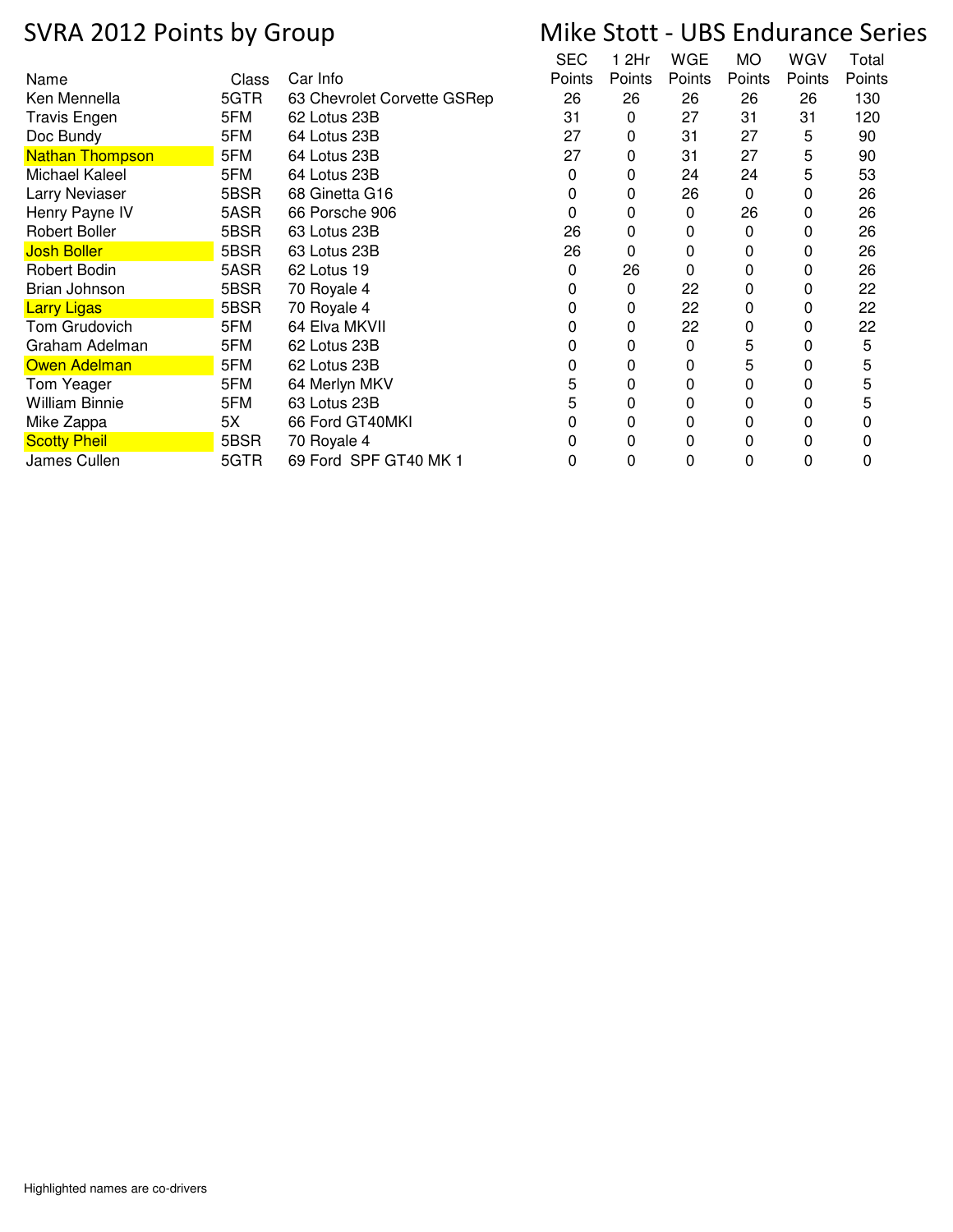|                         |       |                             | <b>SEC</b> | 1 2Hr  | <b>WGE</b> | <b>MO</b> | WGV    | Total  |
|-------------------------|-------|-----------------------------|------------|--------|------------|-----------|--------|--------|
| Name                    | Class | Car Info                    | Points     | Points | Points     | Points    | Points | Points |
| Anthony DellaVecchia    | 6TA   | 70 Chevrolet Camaro         | 0          | 0      | 26         | 0         | 26     | 52     |
| Scott Hackenson         | 6AS   | 67 Ford Mustang A/S         | 0          | 0      | 26         | 0         | 26     | 52     |
| Jeff Rothstein          | 6GTO  | 73 Porsche 911              | 0          | 0      | 31         | 0         | 0      | 31     |
| <b>Jim Pace</b>         | 6GTO  | 73 Porsche 911              | 0          | 0      | 31         | 0         | 0      | 31     |
| <b>Chad Parrish</b>     | 6BP   | 66 Shelby GT350             | 0          | 0      | 31         | 0         | 0      | 31     |
| <b>Laurie Sellers</b>   | 6BP   | 66 Shelby GT350             | 0          | 0      | 31         | 0         | 0      | 31     |
| Dickson Rathbone        | 6BP   | 66 Shelby GT350             | 0          | 0      | 27         | 0         | 0      | 27     |
| Chris Nussbaum          | 6GTO  | 72 Porsche 911 RSR          | 0          | 0      | 27         | 0         | 0      | 27     |
| <b>Bob Bagby</b>        | 6GTO  | 85 Porsche 911              | 0          | 26     | 0          | 0         | 0      | 26     |
| <b>Barry Burgoon</b>    | 6GTO  | 85 Porsche 911              | 0          | 26     | 0          | 0         | 0      | 26     |
| Don Dimitriadis         | 6AS   | 65 Ford Mustang AS          | 0          | 0      | 0          | 0         | 26     | 26     |
| <b>Chad Parrish</b>     | 6AS   | 65 Ford Mustang AS          | 0          | 0      | 0          | 0         | 26     | 26     |
| Carlo Falcone           | 6GTU  | 70 Porsche 9146             | 0          | 26     | 0          | 0         | 0      | 26     |
| Clair Schwendeman       | 6AP   | 68 Chevrolet Corvette       | 0          | 0      | 0          | 0         | 26     | 26     |
| <b>Alan Schwendeman</b> | 6AP   | 68 Chevrolet Corvette       | 0          | 0      | 0          | 0         | 26     | 26     |
| <b>Richard Lind</b>     | 6TA   | 69 Chevrolet Camaro Z28     | 0          | 26     | 0          | 0         | 0      | 26     |
| <b>Tony Parella</b>     | 6AP   | 71 Chevrolet Corvette       | 0          | 0      | 0          | 26        | 0      | 26     |
| <b>Ross Fraser</b>      | 6AS   | 67 Ford Mustang A/S         | 0          | 0      | 26         | 0         | 0      | 26     |
| <b>Byron DeFoor</b>     | 6GTO  | 73 BMW 3.0 CSL              | 0          | 0      | 24         | 0         | 0      | 24     |
| <b>CH DeHaan</b>        | 6GTO  | 73 BMW 3.0 CSL              | 0          | 0      | 24         | 0         | 0      | 24     |
| <b>Rick Mooney</b>      | 6AP   | 68 Chevrolet Corvette       | 0          | 0      | 0          | 0         | 22     | 22     |
| Don Dimitriadis         | 6BP   | 65 Shelby Mustang Coupe A/S | 0          | 0      | 5          | 0         | 26     | 0      |
| <b>Chad Parrish</b>     | 6BP   | 65 Shelby Mustang Coupe A/S | 0          | 0      | 0          | 0         | 0      | 0      |
| Marty Beaulieu          | 6TA   | 68 Mercury Cougar           | 0          | 0      | 0          | 0         | 0      | 0      |
| <b>Jim Pace</b>         | 6GTO  | 72 Porsche 911 RSR          | 0          | 0      | 0          | 0         | 0      | 0      |
| <b>Oliver Bryant</b>    | 6X    | 65 Ford Mustang GT350       | 0          | 0      | 0          | 0         | 0      | 0      |
| <b>Grahame Bryant</b>   | 6X    | 65 Ford Mustang GT350       | 0          | 0      | 0          | 0         | 0      | 0      |
| Alec Hammond            | 6X    | 65 Ford Mustang             | 0          | 0      | 0          | 0         | 0      | 0      |
| <b>Chris Beighton</b>   | 6X    | 65 Ford Mustang             | 0          | 0      | 0          | 0         | 0      | 0      |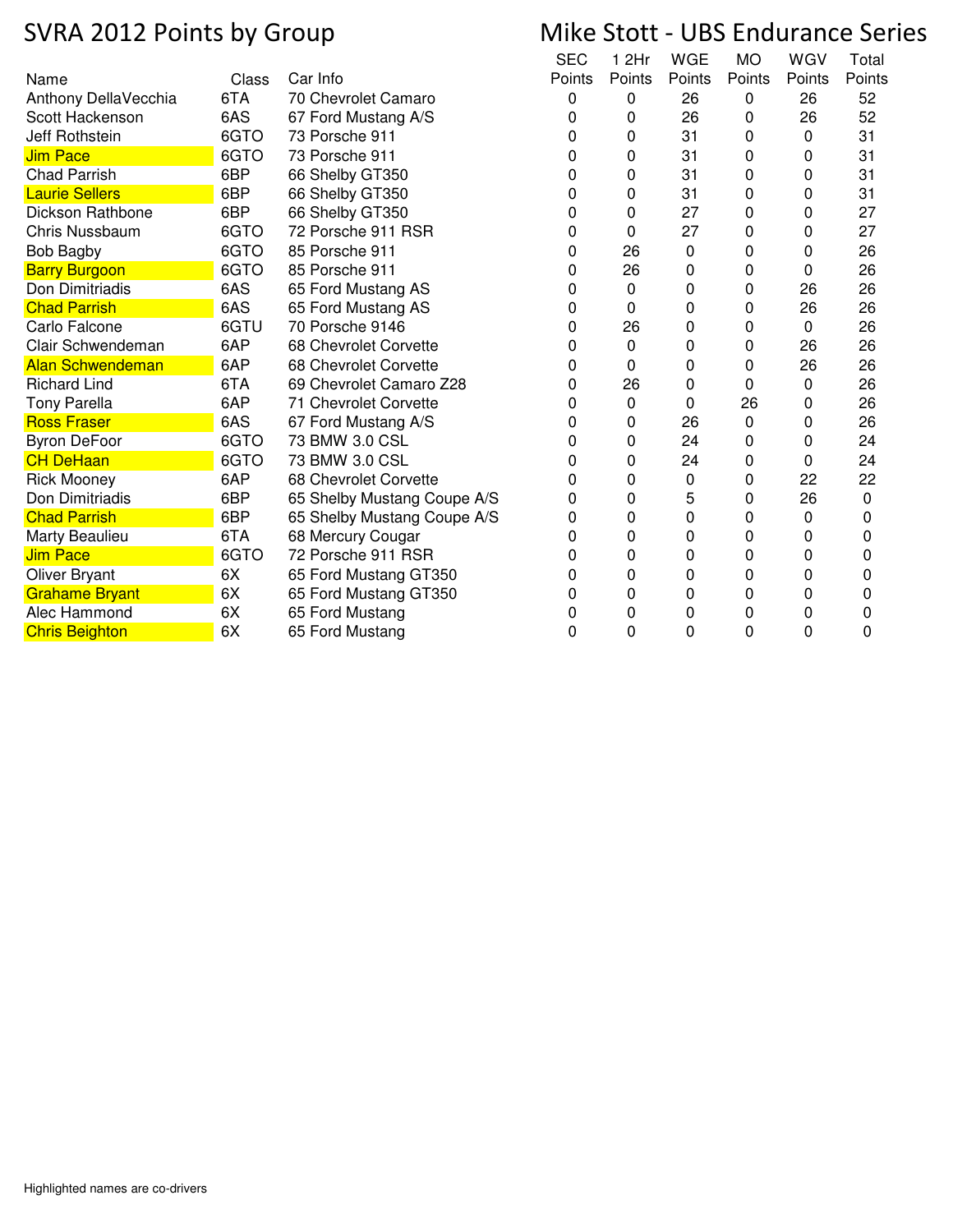## Name Class Car Info SEC **Points** 1 2Hr **Points WGE** Points Mike Taradash 7S2 87 Swift DB2 26 0 0 0 31 57 Davina Galica 7S2 87 Swift DB2 26 0 0 0 31 57 Ben Sinnott 7SS2 91 Lola T91/90 26 0 0 24 0 50 Rick Carlino 7BSR 77 Chevron B36 0 0 0 0 31 31 Derek Jones 7BSR 77 Chevron B36 0 0 0 0 31 31 Glenn Jividen Jr 7SS2 00 Carbir S2000 0 0 0 31 0 31 Bobby Brown 7BSR 99 Carbir CB2 0 0 0 0 27 27 Brian Pickering **7BSR** 99 Carbir CB2 0 0 0 0 27 27 Thomas Lehmkuhl 7SS2 02 Cabir S2000 0 0 0 27 0 27 Peter Krause 7SS2 91 Lola T91/90 26 0 0 0 0 26 Lloyd Sutherland 7S2 87 Swift DB2 0 26 0 0 0 26 Bob Phillips 7HS2 84 Tiga S2000 0 26 0 0 0 26 Chip Halverson 7BSR 76 Chevron B36 26 0 0 0 0 26 Jim Stengel 7SS2 91 PrattMiller RM2 0 0 0 0 26 26 Bruce Sutherland **7BSR 76 Chevron B36** 26 0 0 0 0 26 **Dan Wilke 2010 12 COMPTER 76 Chevron B36** 26 26 0 0 0 0 26 26 26 Dennis Olthoff 7BSR 66 Ford GT 40MKII 0 26 0 0 26 0 26 0 26 0 26 0 Richard Duffey 7S2 85 Swift DB2 0 0 0 26 0 26 Howard Katz 7BSR 75 Toj 205C 0 0 26 0 0 26 David Porter 7BSR 85 Swift DB2 0 0 0 0 24 24 David Sugg 7S2 86 Swift DB2 0 0 0 22 0 22 Dennis Dobkin 7S2 86 Swift DB2 0 22 0 0 0 22 Mark Coombs 7SS2 90 Lola T9090 0 0 0 22 0 22 Nick Incantalupo 7BSR 73 Chevron B23 0 0 0 0 22 22 Martin Hancock **7SS2** 89 Lola T88/90 0 0 0 0 21 0 21 Patrick Bowling 7SS2 89 Lola T88/90 0 0 0 0 21 0 21 Jim Lenehan 7S2 82 Swift DB2 0 0 0 0 5 5 Peter McLaughlin 7BSR 79 Cicale/Ralt RT1 CanAm 0 0 0 0 5 5 Gord Ross 7S2 87 Swift DB2 0 0 0 0 5 5 Roy Walzer 7M 70 Chevron B16 Spyder 0 0 0 0 0 0 0 0 0 Randy Steagall **7ASR** 69 Lola T70 MKIIIB 0 0 0 0 0 0 0 0 0 Dan Mershon 7ASR 69 Lola T70MKIIIB 0 0 0 0 0 0 0 0 0 0 0

## SVRA 2012 Points by Group Mike Stott - UBS Endurance Series

MO **Points** 

**WGV** Points

Total **Points**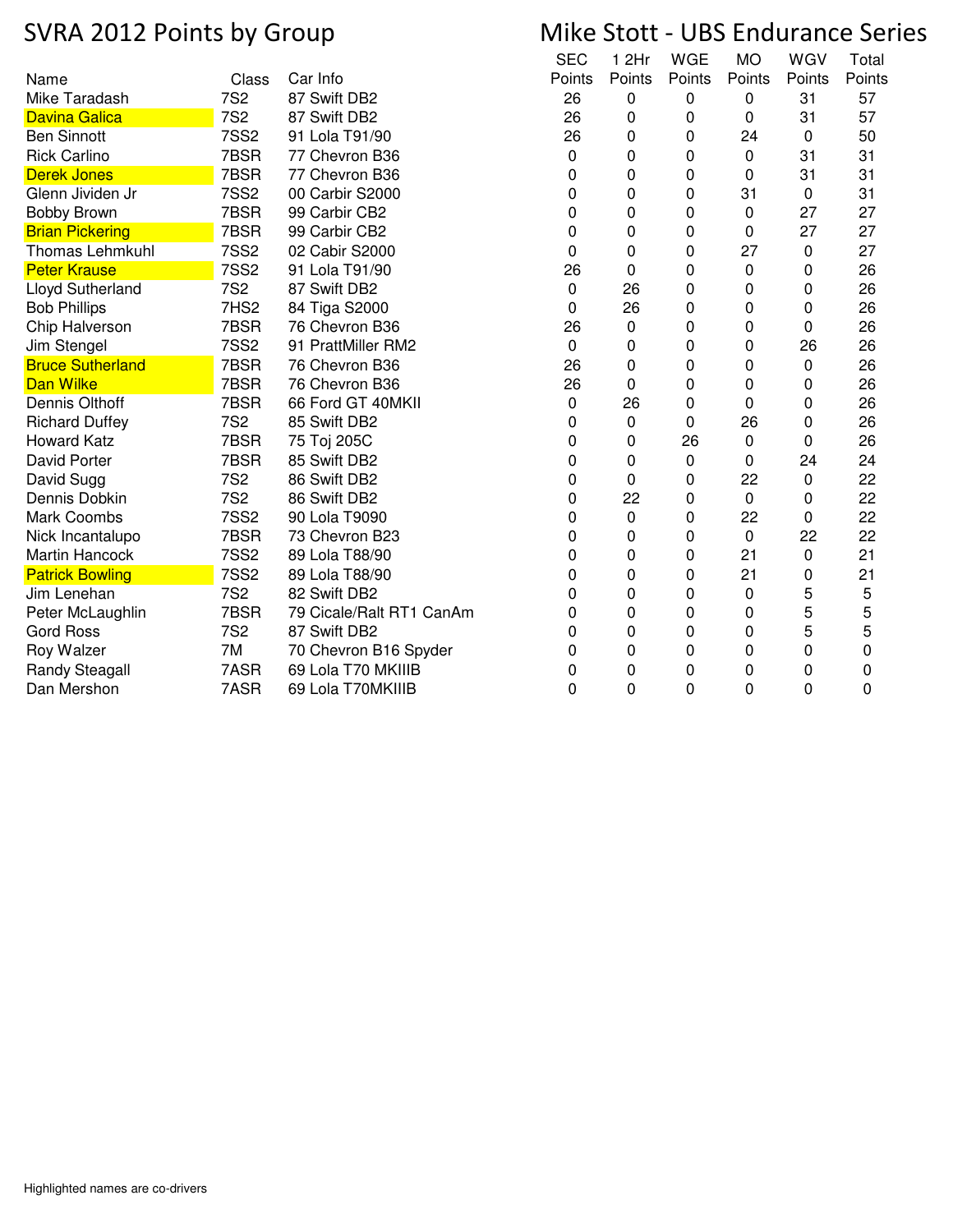|                                               |       |                       | <b>SEC</b> | 1 2Hr        | WGE    | МO     | WGV       | Total  |
|-----------------------------------------------|-------|-----------------------|------------|--------------|--------|--------|-----------|--------|
| Name                                          | Class | Car Info              | Points     | Points       | Points | Points | Points    | Points |
| Rob Mocas                                     | 8BS   | 67 Alfa Romeo GTV     | 26         | 0            | 31     | 24     | 27        | 108    |
| <b>Roman Tucker</b>                           | 8BS   | 67 Alfa Romeo GTV     | 26         | 0            | 31     | 24     | 27        | 108    |
| <b>Skott Burkland</b>                         | 8BP   | 69 Porsche 911        | 0          | 0            | 24     | 24     | 21        | 69     |
| Jim Lenehan                                   | 8AP   | 71 Datsun 240Z        | 0          | 0            | 18     | 24     | 27        | 69     |
| Debbie Cloud                                  | 8AP   | 95 Ford Mustang Cobra | 22         | 0            | 21     | 22     | 0         | 65     |
| Jerry Peters                                  | 8BP   | 69 Porsche 911        | 31         | 0            | 31     | 0      | 0         | 62     |
| Nort Northam                                  | 8AP   | 72 Porsche 911        | 0          | 31           | 27     | 0      | 0         | 58     |
| <b>Ron Zitza</b>                              | 8AP   | 72 Porsche 911        | 0          | 31           | 27     | 0      | 0         | 58     |
| <b>Bob Leitzinger</b>                         | 8BS   | 70 Datsun PL510       | 0          | 27           | 0      | 0      | 31        | 58     |
| Cody Ellsworth                                | 8AP   | 72 Porsche 911 ST     | 31         | 27           | 0      | 0      | 0         | 58     |
| Bo Lemastus                                   | 8BS   | 66 Alfa Romeo GTV     | 0          | 24           | 0      | 31     | 0         | 55     |
| James Cullen                                  | 8BP   | 72 Porsche 914/6      | 0          | 0            | 27     | 0      | 27        | 54     |
| George Calfo                                  | 8BP   | 70 Porsche 911S       | 27         | 0            | 0      | 0      | 22        | 49     |
| <b>Tom Briest</b>                             | 8AP   | 70 Porsche 914/6      | 0          | 0            | 16     | 31     | 0         | 47     |
| <b>Ed Diamond</b>                             | 8AP   | 73 Porsche 911        | 24         | 0            | 22     | 0      | 0         | 46     |
| John Cloud                                    | 8AP   | 98 Ford Mustang Cobra | 0          | 0            | 19     | 27     | 0         | 46     |
| Robert Newman Jr                              | 8AP   | 70 Porsche 911S       | 27         | 0            | 17     | 0      | 0         | 44     |
| Vince Vaccaro                                 | 8BS   | 72 Alfa Romeo GTV     | 0          | 0            | 0      | 22     | 22        | 44     |
| Brenda Johnson                                | 8BP   | 72 Porsche 914        | 22         | 0            | 21     | 0      |           | 43     |
|                                               | 8BP   | 72 Porsche 914        | 22         | 0            | 21     |        | 0         | 43     |
| <b>Scotty Pheil</b><br><b>Russell Hibbard</b> |       |                       |            | 27           |        | 0      | 0         |        |
|                                               | 8BP   | 70 Porsche 914/6 GT   | 5          |              | 0      | 0      | 0         | 32     |
| <b>Brady Refenning</b>                        | 8BP   | 69 Porsche 911        | 31         | 0            | 0      | 0      | 0         | 31     |
| Lee Giannone                                  | 8BP   | 66 Porsche 911        | 0          | 31           | 0      | 0      | 0         | 31     |
| <b>Robert Borden</b>                          | 8BP   | 66 Porsche 911        | 0          | 31           | 0      | 0      | 0         | 31     |
| Jim Hamblin                                   | 8BP   | 68 Porsche 911        | 0          | 0            | 0      | 0      | 31        | 31     |
| Ron Pawley                                    | 8RS   | 87 BMW 325is          | 0          | 31           | 0      | 0      | 0         | 31     |
| <b>Jack Lewis</b>                             | 8AP   | 70 Porsche 911RS      | 0          | 0            | 31     | 0      | 0         | 31     |
| Ralph Salomon                                 | 8BP   | 61 Ginetta G4         | 0          | 0            | 0      | 31     | 0         | 31     |
| <b>Guy Marvin</b>                             | 8CP   | 73 Datsun 240Z        | 0          | 31           | 0      | 0      | 0         | 31     |
| Andre Herke                                   | 8BS   | 68 BMW 2002           | 0          | 31           | 0      | 0      | 0         | 31     |
| CH DeHaan                                     | 8BS   | 69 BMW 2002           | 0          | 0            | 27     | 0      | 0         | 27     |
| <b>Nick Fanelli</b>                           | 8AP   | 70 Porsche 911S       | 27         | 0            | 0      | 0      | 0         | 27     |
| Eric Wood                                     | 8BS   | 66 Alfa Romeo GTV     | 0          | 0            | 0      | 27     | 0         | 27     |
| <b>Bruce Ellsworth</b>                        | 8AP   | 72 Porsche 911 ST     | 0          | 27           | 0      | 0      | 0         | 27     |
| <b>Hervey Parke</b>                           | 8BP   | 65 Ginetta G4         | 5          | $\mathbf{0}$ | 0      | 22     | 0         | 27     |
| Lisa Hansen                                   | 8BP   | 69 Porsche 911S       | 0          | 0            | 0      | 27     | 0         | 27     |
| <b>Phil Lasco</b>                             | 8AP   | 98 Ford Mustang Cobra | 0          | 0            | 0      | 27     | 0         | 27     |
| <b>Brian Walsh</b>                            | 8RS   | 71 Ford Pinto         | 0          | 27           | 0      | 0      | 0         | 27     |
| Paul Stinson                                  | 8CP   | 63 Lotus Super 7      | 0          | 27           | 0      | 0      | 0         | 27     |
| <b>Robert Hurley</b>                          | 8CP   | 66 Porsche 911        | 0          | 0            | 26     | 0      | 0         | 26     |
| Keith Dunbar                                  | 8CP   | 67 Lotus Elan         | 0          | 0            | 0      | 0      | 26        | 26     |
| <b>Dave Cannon</b>                            | 8CP   | 67 Lotus Elan         | 0          | 0            | 0      | 0      | 26        | 26     |
| Craig Taylor                                  | 8BS   | 69 BMW 2002           | 0          | 0            | 24     | 0      | 0         | 24     |
| <b>Charles Wicht</b>                          | 8AP   | 93 Ford Mustang       | 0          | 24           | 0      | 0      | 0         | 24     |
| <b>Al Wicht</b>                               | 8AP   | 93 Ford Mustang       | 0          | 24           | 0      | 0      | 0         | 24     |
| Harry McPherson                               | 8AP   | 95 Mustang Cobra R    | 0          | 0            | 24     | 0      | 0         | 24     |
| <b>Dennis Olthoff</b>                         | 8AP   | 95 Mustang Cobra R    | 0          | 0            | 24     | 0      | 0         | 24     |
| <b>Mark Eksten</b>                            | 8AP   | 73 Porsche 911        | 24         | 0            | 0      | 0      | 0         | 24     |
| <b>Bret Seafuse</b>                           | 8BP   | 89 Ford Mustang       | 0          | 0            | 0      | 0      | 24        | 24     |
| <b>Tim Carey</b>                              | 8CP   | 73 Datsun 240Z        | 0          | 24           | 0      | 0      | 0         | 24     |
| <b>Chris Carey</b>                            | 8CP   | 73 Datsun 240Z        | 0          | 24           | 0      | 0      | 0         | 24     |
| Patrick Boova                                 | 8BS   | 72 Alfa Romeo GTV     | 0          | 0            | 0      | 0      | 24        | 24     |
| Keith Ennis                                   | 8BP   | 67 Porsche 911S       | 0          | 24           | 0      | 0      | 0         | 24     |
| <b>Shane Lewis</b>                            | 8BP   | 67 Porsche 911S       | 0          | 24           | 0      | 0      | 0         | 24     |
| Larry Neviaser                                | 8AP   | 74 Porsche 914        | 0          | 0            | 0      | 0      | 24        | 24     |
| <b>Brian Rechtiene</b>                        | 8AP   | 74 Porsche 914        | 0          | 0            | 0      | 0      | 24        | 24     |
| John Deford                                   | 8BP   | 73 Porsche 914/6      | 24         | 0            | 0      | 0      | $\pmb{0}$ | 24     |

Highlighted names are co-drivers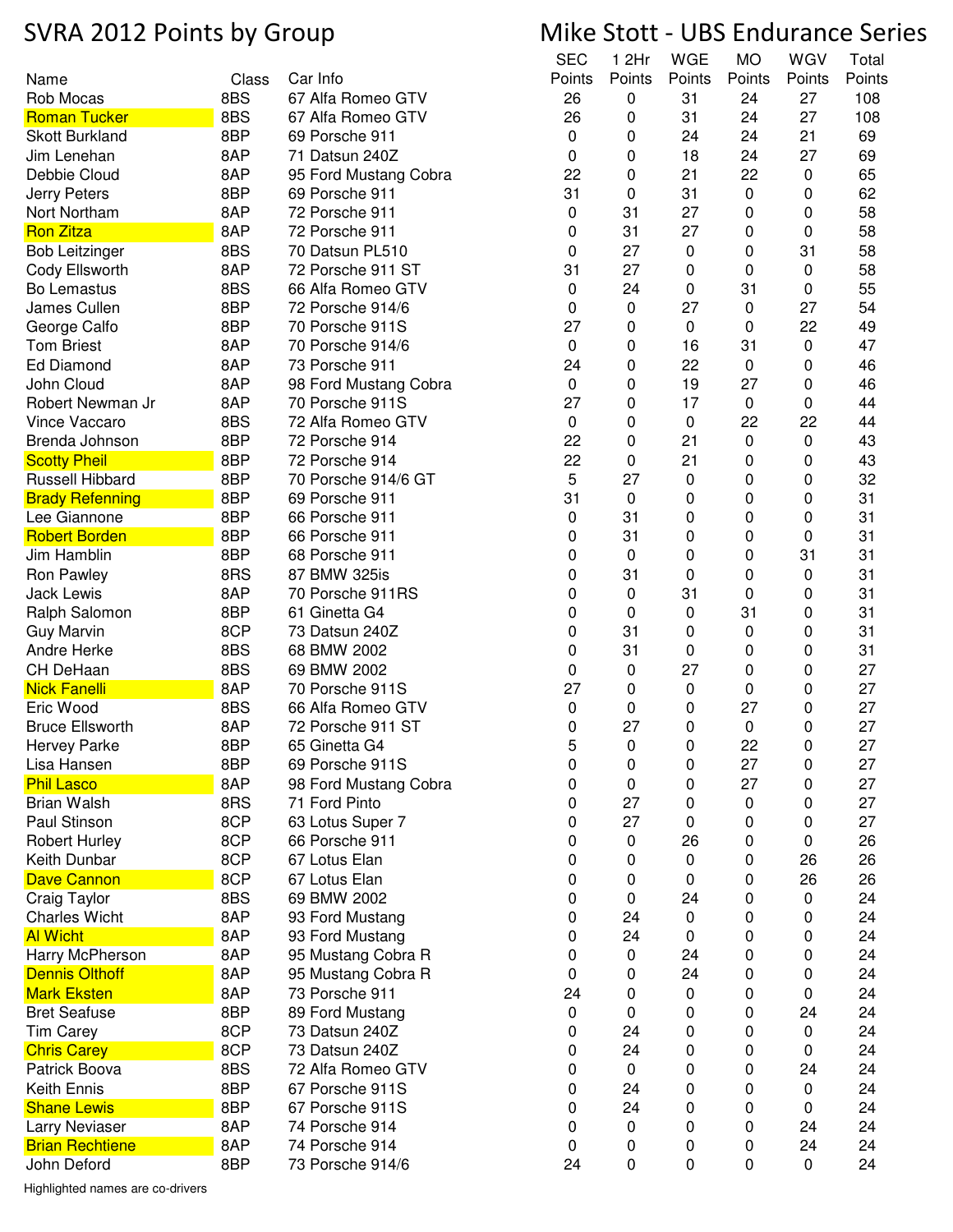|                           |       |                       | <b>SEC</b> | 1 2Hr     | WGE    | МO     | WGV    | Total  |
|---------------------------|-------|-----------------------|------------|-----------|--------|--------|--------|--------|
| Name                      | Class | Car Info              | Points     | Points    | Points | Points | Points | Points |
| <b>Marc Bunting</b>       | 8BP   | 73 Porsche 914/6      | 24         | 0         | 0      | 0      | 0      | 24     |
| <b>Russell Gee</b>        | 8BS   | 69 BMW 2002           | 0          | 0         | 22     | 0      | 0      | 22     |
| <b>Jim Pace</b>           | 8BS   | 69 BMW 2002           | 0          | 0         | 22     | 0      | 0      | 22     |
| <b>Allan Robbins</b>      | 8CP   | 70 Datsun 240Z        | 0          | 0         | 0      | 0      | 22     | 22     |
| <b>John Cloud</b>         | 8AP   | 95 Ford Mustang Cobra | 22         | 0         | 0      | 0      | 0      | 22     |
| Scott Hughes              | 8BS   | 68 BMW 2002           | 0          | 22        | 0      | 0      | 0      | 22     |
| <b>Russ Poole</b>         | 8CP   | 70 Porsche 9146       | 0          | 22        | 0      | 0      | 0      | 22     |
| <b>Jim Pace</b>           | 8BP   | 72 Porsche 914        | 21         | 0         | 0      | 0      | 0      | 21     |
| <b>Bob Shafer</b>         | 8CP   | 82 Mazda RX7          | 0          | 21        | 0      | 0      | 0      | 21     |
| <b>Jim Wise</b>           | 8CP   | 82 Mazda RX7          | 0          | 21        | 0      | 0      | 0      | 21     |
| <b>Hal Nichols</b>        | 8BS   | 71 Alfa Romeo GTV     | 0          | 0         | 0      | 21     | 0      | 21     |
| <b>Ray Nichols</b>        | 8BS   | 71 Alfa Romeo GTV     | 0          | 0         | 0      | 21     | 0      | 21     |
| Chip Vance                | 8AP   | 71 Porsche 914/6      | 0          | 0         | 0      | 21     | 0      | 21     |
| <b>Bill Abel</b>          | 8BS   | 66 Alfa Romeo GTV     | 0          | 21        | 0      | 0      | 0      | 21     |
| <b>Scott Harrington</b>   | 8BS   | 66 Alfa Romeo GTV     | 0          | 21        | 0      | 0      | 0      | 21     |
| Joe Maloy                 | 8BS   | 68 Datsun PL510       | 0          | 0         | 0      | 20     | 0      | 20     |
| <b>Bob Machinist</b>      | 8AP   | 70 Porsche 914        | 0          | 0         | 20     | 0      | 0      | 20     |
| Mark Jensen               | 8CP   | 71 Porsche 911T       | 0          | 20        | 0      | 0      | 0      | 20     |
| <b>Christopher Jensen</b> | 8CP   | 71 Porsche 911T       | 0          | 20        | 0      | 0      | 0      | 20     |
| David Dartt               | 8BS   | 68 Datsun 510         | 0          | 20        | 0      | 0      | 0      | 20     |
| <b>Philip Needs</b>       | 8CP   | 66 Lotus Elan         | 0          | 19        | 0      | 0      | 0      | 19     |
| Dale Lagasse              | 8BP   | 85 Ford Mustang       | 0          | 5         | 0      | 0      | 0      | 5      |
| <b>Matt Olsen</b>         | 8BP   | 85 Ford Mustang       | 0          | 5         | 0      | 0      | 0      | 5      |
| <b>Todd Treffert</b>      | 8AP   | 73 Porsche 911        | 0          | 0         | 0      | 5      | 0      | 5      |
| Mark Leonard              | 8BP   | 70 Porsche 914/6 GT   | 0          | 0         | 0      | 0      | 5      | 5      |
| <b>Mike Smith</b>         | 8BP   | 84 Porsche 944GTR     | 0          | 5         | 0      | 0      | 0      | 5      |
| <b>Byron DeFoor</b>       | 8BP   | 68 Porsche 911        | 0          | 0         | 5      | 0      | 0      | 5      |
| Greg Seferian             | 8RS   | 82 Alfa Romeo GTV6    | 0          | 5         | 0      | 0      | 0      | 5      |
| <b>Frank Farrell</b>      | 8RS   | 82 Alfa Romeo GTV6    | 0          | 5         | 0      | 0      | 0      | 5      |
| Phil Bagley               | 8CP   | 70 Porsche 911        | 0          | 5         | 0      | 0      | 0      | 5      |
| <b>Tom Sutterfield</b>    | 8CP   | 70 Porsche 911        | 0          | 5         | 0      | 0      | 0      | 5      |
| Tom Grudovich             | 8AP   | 65 Ginetta G4         | 0          | 0         | 0      | 5      | 0      | 5      |
| <b>Michael Clifford</b>   | 8AP   | 65 Ginetta G4         | 0          | 0         | 0      | 5      | 0      | 5      |
| Art Woodworth             | 8X    | 89 Mazda Miata        | 0          | 0         | 0      | 0      | 0      | 0      |
| <b>Byron DeFoor</b>       | 8BS   | 69 BMW 2002           | 0          | 0         | 0      | 0      | 0      | 0      |
| <b>John Rosenquist</b>    | 8X    | 89 Mazda Miata        | 0          | 0         | 0      | 0      | 0      | 0      |
| Chris Zappa               | 8X    | 69 TVR Tuscan         | 0          | 0         | 0      | 0      | 0      | 0      |
| Wayne Baker               | 8X    | 70 Porsche 914/6      | 0          | 0         | 0      | 0      | 0      | 0      |
| <b>Yves Junne</b>         | 8X    | 70 Porsche 914/6      | 0          | 0         | 0      | 0      | 0      | 0      |
| Tom Benjamin              | 8BS   | 69 Alfa Romeo GTV     | 0          | 0         | 0      | 0      | 0      | 0      |
| Andrew Barron             | 8DP   | 69 Lotus Seven        | 0          | 0         | 0      | 0      | 0      | 0      |
| George Braithwaite        | 8CP   | 70 Porsche 914        | 0          | 0         | 0      | 0      | 0      | 0      |
| <b>Wayne Baker</b>        | 8CP   | 70 Porsche 914        | 0          | 0         | 0      | 0      | 0      | 0      |
| <b>CH DeHaan</b>          | 8BP   | 68 Porsche 911        | 0          | 0         | 0      | 0      | 0      | 0      |
| <b>Tom Reese</b>          | 8CP   | 67 Lotus Elan         | 0          | 0         | 0      | 0      | 0      | 0      |
| Jeffery Neilblum          | 8X    | 69 Porsche 911RS      | 0          | 0         | 0      | 0      | 0      | 0      |
| David Hutchings           | 8X    | 72 Porsche 911        | 0          | $\pmb{0}$ | 0      | 0      | 0      | 0      |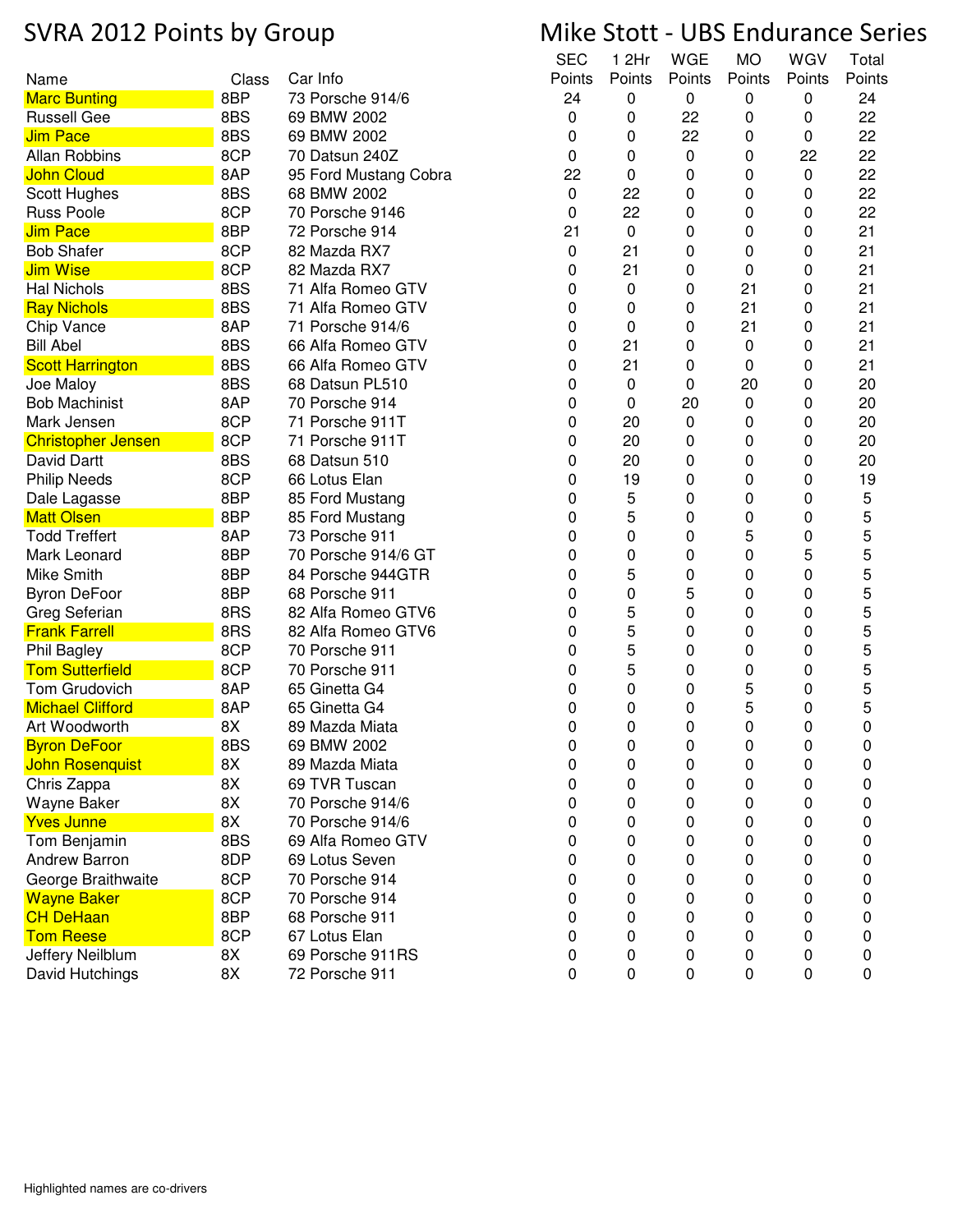|                               |             |                           | SEC    | 1 2Hr  | WGE      | МO        | WGV    | Total  |
|-------------------------------|-------------|---------------------------|--------|--------|----------|-----------|--------|--------|
| Name                          | Class       | Car Info                  | Points | Points | Points   | Points    | Points | Points |
| Doug Miller                   | 10AP        | 96 Porsche 993            | 26     | 26     | 0        | 26        | 26     | 104    |
| <b>Ron Zitza</b>              | 10AP        | 96 Porsche 993            | 26     | 26     | 0        | 26        | 26     | 104    |
| Jeff Bernatovich              | 10GT1       | 90 Chevrolet Corvette GT1 | 0      | 31     | 0        | 0         | 31     | 62     |
| Markus Glarner                | 10GT2       | 80 BMW M1                 | 27     | 31     | 0        | 0         | 0      | 58     |
| <b>Frank Beck</b>             | <b>10RS</b> | 92 Porsche 911 RS         | 0      | 0      | 26       | 0         | 31     | 57     |
| Ron Branom                    | 10GT3       | 73 Porsche 911            | 0      | 31     | 0        | 26        | 0      | 57     |
| George Grote                  | 10GT1       | 93 Chevrolet Camaro GTI   | 0      | 27     | 0        | $\pmb{0}$ | 24     | 51     |
| Ken McKinnon                  | 10GT2       | 72 Porsche 911 RSR        | 31     | 5      | 0        | 0         | 0      | 36     |
| <b>Mike Bruns</b>             | 10GT2       | 72 Porsche 911 RSR        | 31     | 5      | 0        | 0         | 0      | 36     |
| <b>Larry Ligas</b>            | 10GT2       | 72 Porsche 911 RSR        | 31     | 0      | 0        | 0         | 0      | 31     |
| Rob Cohen                     | 10GT2       | 98 Ferrari 355            | 0      | 27     | 0        | 0         | 0      | 27     |
| <b>Steve Pfeffer</b>          | 10GT1       | 73 Porsche 911            | 0      | 0      | 0        | 0         | 27     | 27     |
| Greg Ira                      | 10GT3       | 71 Datsun 240Z            | 0      | 27     | 0        | 0         | 0      | 27     |
| Lee Arnold                    | 10SC3       | 95 Chevrolet Monte Carlo  | 0      | 26     | 0        | 0         | 0      | 26     |
| Tom Forgione                  | 10SC3       | 02 Ford Taurus            | 0      | 0      | 0        | 0         | 26     | 26     |
| <b>Chuck Hebing</b>           | 10SC3       | 02 Ford Taurus            | 0      | 0      | 0        | 0         | 26     | 26     |
| Randall Cassling              | 10GT1       | 95 Porsche 993 Super Cup  | 26     | 0      | 0        | 0         | 0      | 26     |
| <b>Christian Coggins</b>      | 10GT1       | 95 Porsche 993 Super Cup  | 26     | 0      | 0        | 0         | 0      | 26     |
| <b>Scott Welliver</b>         | 10GT2       | 92 Porsche 964            | 0      | 0      | 0        | 0         | 26     | 26     |
| <b>Elliot Forbes-Robinson</b> | 10GT2       | 92 Porsche 964            | 0      | 0      | 0        | 0         | 26     | 26     |
| Emilio Di Guida               | 10MP1       | 95 BMW 325 IS             | 26     | 0      | 0        | 0         | 0      | 26     |
| Sam Mammano                   | 10MP1       | 03 BMW E46 330i           | 0      | 0      | 0        | 0         | 26     | 26     |
| <b>Michael Mammano</b>        | 10MP1       | 03 BMW E46 330i           | 0      | 0      | 0        | 0         | 26     | 26     |
| <b>Bill Miller III</b>        | 10MP1       | 98 Audi S4                | 0      | 26     | 0        | 0         | 0      | 26     |
| Chad Jorgensen                | 10GT1       | 93 Oldsmobile Cutlass     | 0      | 24     | 0        | 0         | 0      | 24     |
| Colin Cohen                   | 10GT2       | 07 Ferrari 355 Challenge  | 0      | 24     | 0        | 0         | 0      | 24     |
| Dan McCartney                 | 10GT2       | 74 Porsche 911 RSR        | 24     | 0      | 0        | 0         | 0      | 24     |
| James Hanrahan                | 10GT3       | 87 Porsche 951            | 0      | 24     | 0        | 0         | 0      | 24     |
| Michael Finn                  | 10GT3       | 89 Nissan 240SX           | 0      | 22     | 0        | 0         | 0      | 22     |
| Jim Devine                    | 10MP1       | 96 Panoz GTRA             | 0      | 0      | 0        | 0         | 22     | 22     |
| Orie Voigtman                 | 10MP1       | 01 Mazda Miata            | 0      | 22     | 0        | 0         | 0      | 22     |
| <b>Gary Klutt</b>             | 10SC3       | 99 Chevrolet Impala       | 0      | 0      | 0        | 0         | 22     | 22     |
| <b>Ryan Klutt</b>             | 10SC3       | 99 Chevrolet Impala       | 0      | 0      | 0        | 0         | 22     | 22     |
| <b>Todd Wetzel</b>            | 10GT3       | 70 Porsche 9146 GT        | 0      | 5      | 0        | 0         | 0      | 5      |
| <b>Terry Taylor</b>           | 10GT2       | 70 Datsun 240Z            | 0      | 5      | $\Omega$ | 0         | 0      | 5      |
| Jim Peruto                    | 10SC3       | 00 Chevrolet Monte Carlo  | 0      | 0      | 0        | 0         | 0      | 0      |
| <b>Steve Fox</b>              | 10SC3       | 00 Chevrolet Monte Carlo  | 0      | 0      | 0        | 0         | 0      | 0      |
| <b>Stanley Crawford</b>       | 10GT2       | 74 Porsche 911 RSR        | 0      | 0      | 0        | 0         | 0      | 0      |
| <b>Jim Schardt</b>            | 10GT2       | 74 Porsche 911 RSR        | 0      | 0      | 0        | 0         | 0      | 0      |
| Douglas Sokolowski            | 10GT1       | 77 Porsche 911            | 0      | 0      | 0        | 0         | 0      | 0      |
| Leonard McCue                 | 10BP        | 89 Pontiac Firehawk       | 0      | 0      | 0        | 0         | 0      | 0      |
| Kevin O'Connell               | 10SC3       | 07 Chevrolet Monte Carlo  | 0      | 0      | 0        | 0         | 0      | 0      |